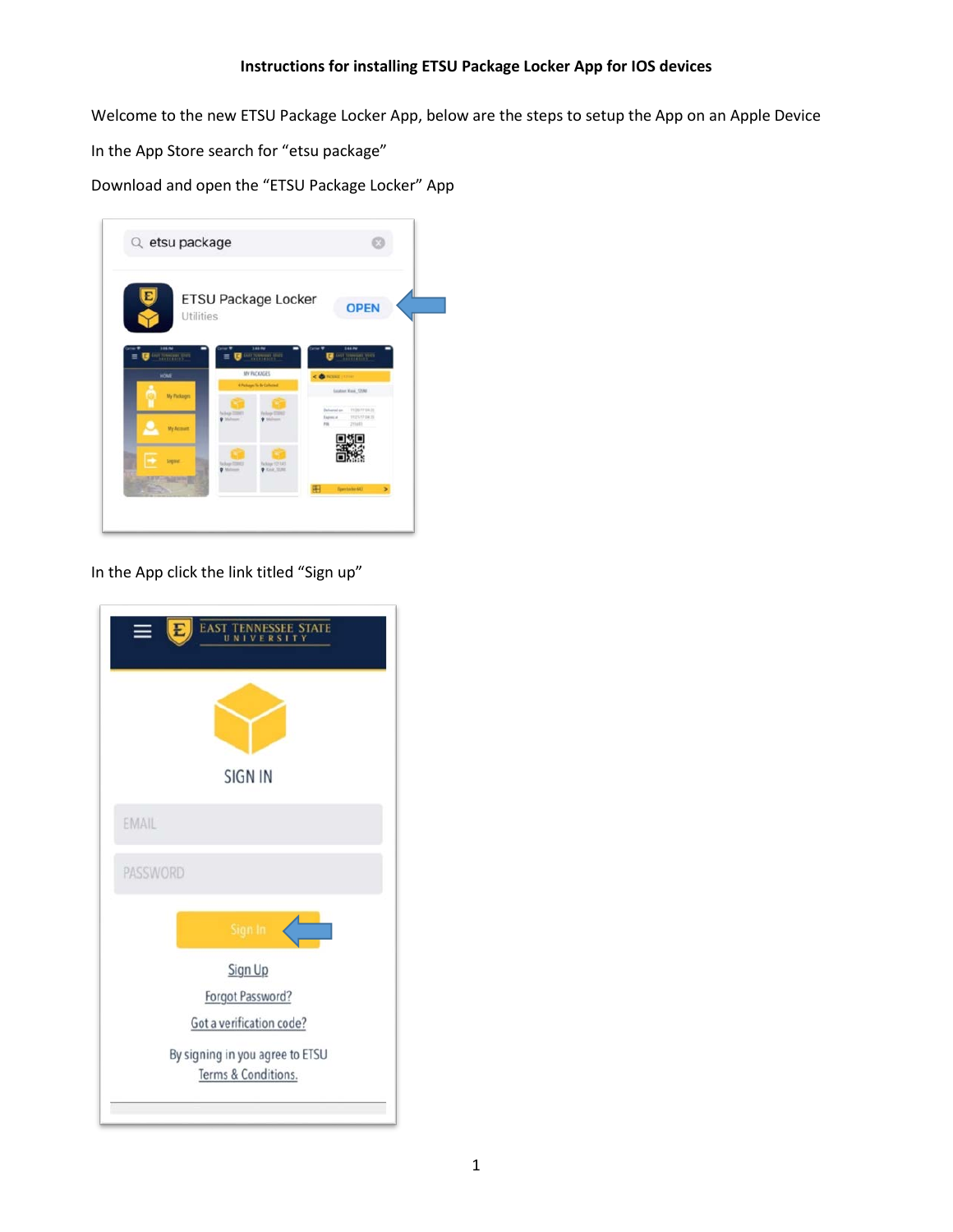Enter your ETSU email address: Example- [buckyb@etsu.edu](mailto:buckyb@etsu.edu)

| Cancel <sup>[E]</sup> | <b>EAST TENNESSEE STATE</b><br>VERSITY<br>N<br>U |
|-----------------------|--------------------------------------------------|
|                       | SIGN UP                                          |
| <b>User Details</b>   |                                                  |
| <b>Email Address</b>  | buckyb@etsu.edu                                  |
|                       | Submit                                           |

Click "Submit"

You will receive an email titled "Verification code to sign up to the mobile app" Below is an email example

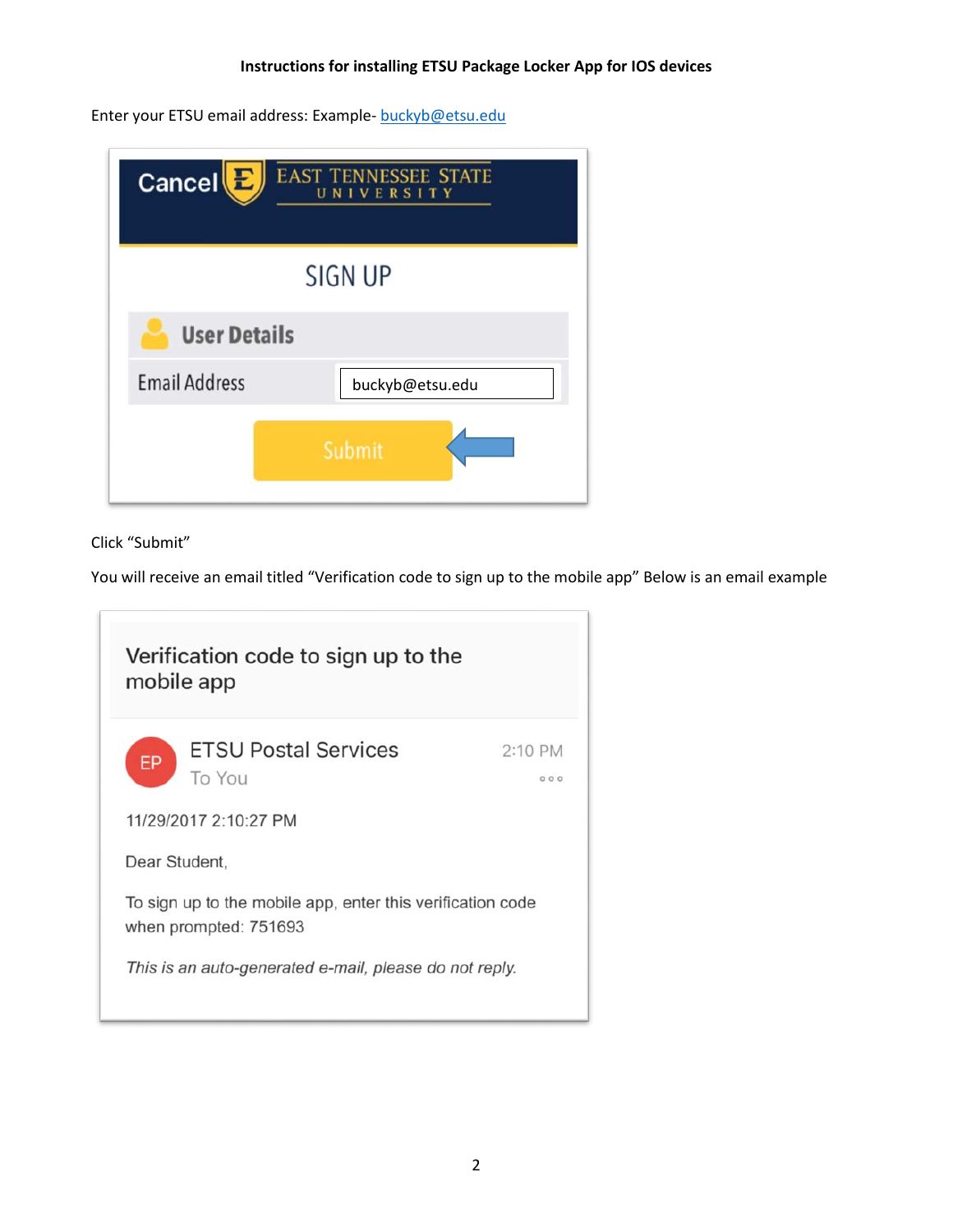• Enter your verification code as shown in the Email above and click "Submit"

|                            | <b>EAST TENNESSEE STATE</b><br>UNIVERSITY |
|----------------------------|-------------------------------------------|
|                            | <b>SET PASSWORD</b>                       |
| <b>Verify Your Account</b> |                                           |
| <b>Email Address</b>       | buckyb@etsu.edu                           |
| Verification Code          | Verification Code                         |
|                            | <b>SUBMIT</b>                             |
|                            |                                           |
|                            |                                           |

After entering the verification code you will be directed to a page similar to below:

You may enter any password of your choosing, it does not need to match your ETSU password

| New Password                  | <b>GOBUCS</b> |  |
|-------------------------------|---------------|--|
| Confirm New Password   GOBUCS |               |  |
|                               | Submit        |  |
|                               |               |  |

Click "submit" after you are satisfied with your password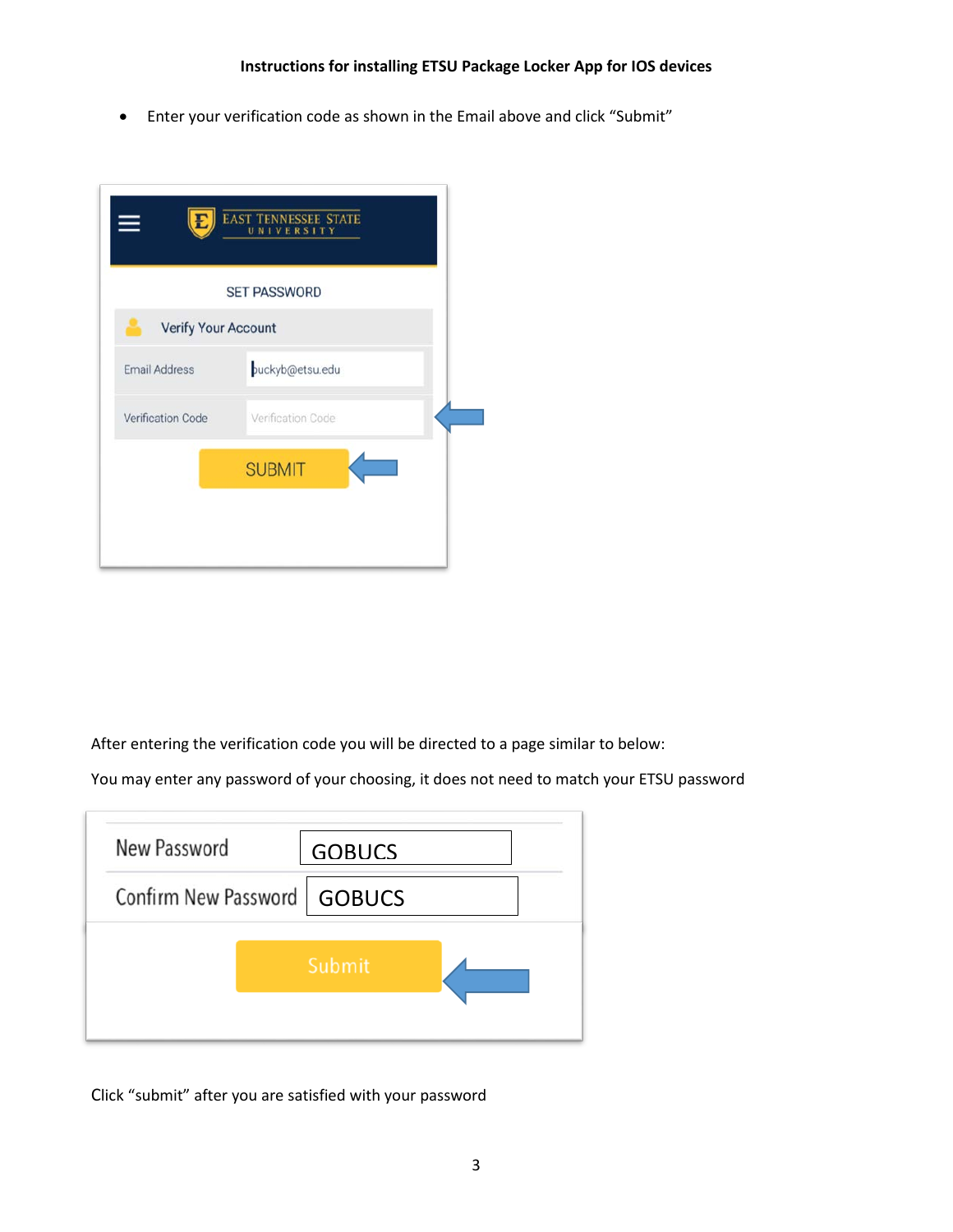After submitting your new password you should be directed to the App homepage shown below:

If not directed to the homepage, sign in with your new username and password that you have just created



Once you receive a package you will still receive the usual ETSU email from "ETSU Postal Services" or you can opt to receive "Push notifications" directly via the App

To activate the "Push notifications" select "My account" on the home page. Then at the bottom of the screen toggle "Push Notifications"

|                                                  | EDIT ACCOUNT / PASSWORD    |
|--------------------------------------------------|----------------------------|
| <b>User Details</b>                              |                            |
| <b>Email Address</b>                             | buckvb@etsu.edu            |
| Student ID                                       | buckyb                     |
| <b>Full Name</b>                                 | <b>Bucky The Buccaneer</b> |
| <b>Mailbox Number</b>                            | 10009                      |
| Password                                         |                            |
| Old Password                                     | Old Password               |
| New Password                                     | New Password               |
| <b>Confirm New Password</b> Confirm New Password |                            |
| Notification Settings                            |                            |
| <b>Push Notifications</b>                        |                            |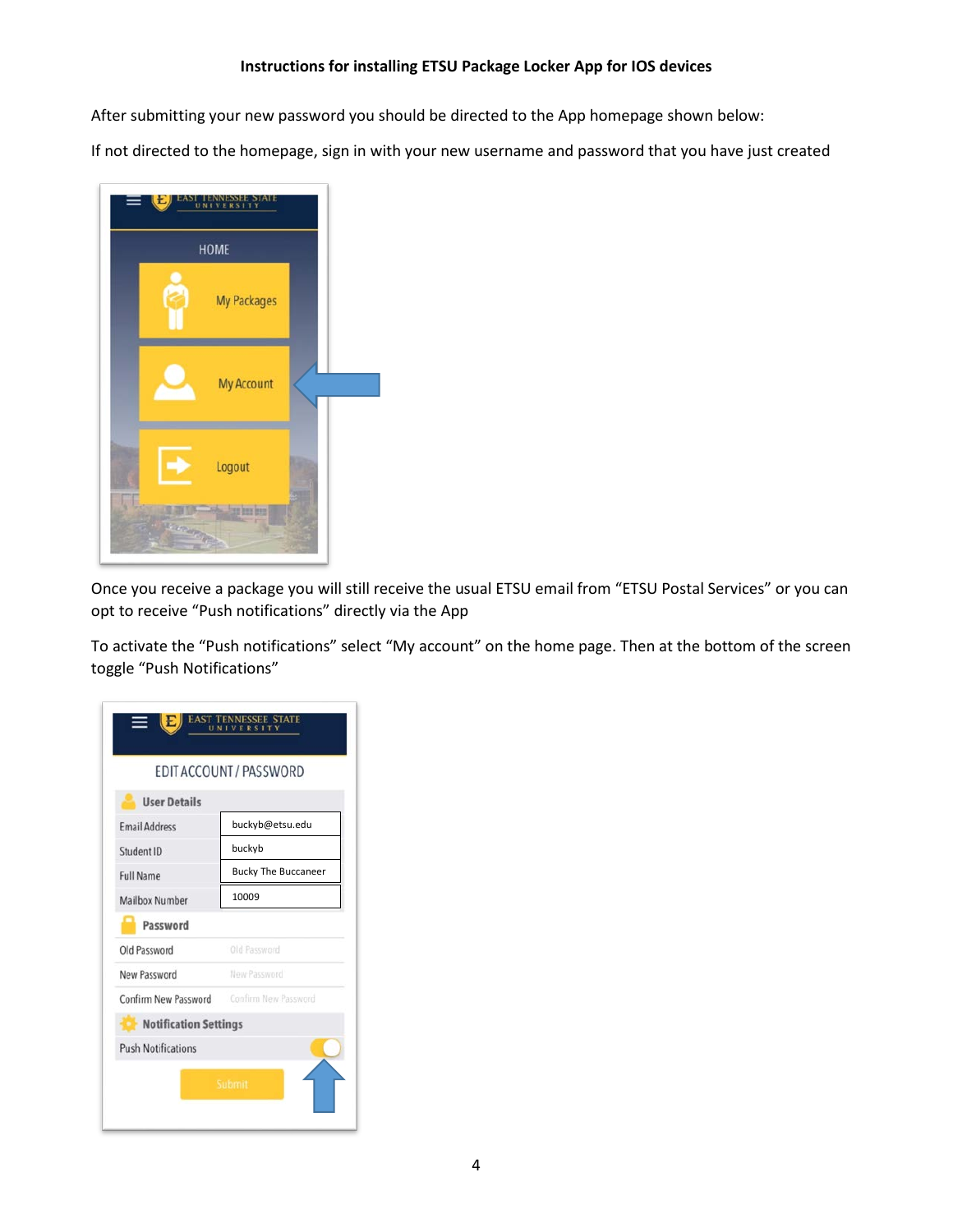Once you receive that email you will be able to press the "My Packages" icon on the App home screen, you will then be directed to the package screen



• You can now press the "Package" icon which will direct you to the pickup screen

| <b>SEE STATE</b><br><b>EAST</b><br>E<br>ERSITY<br>u |
|-----------------------------------------------------|
| <b>MY PACKAGES</b>                                  |
| 1 Packages To Be Collected                          |
| Package<br>91149014964511183<br>98882<br>P Bank-1   |
|                                                     |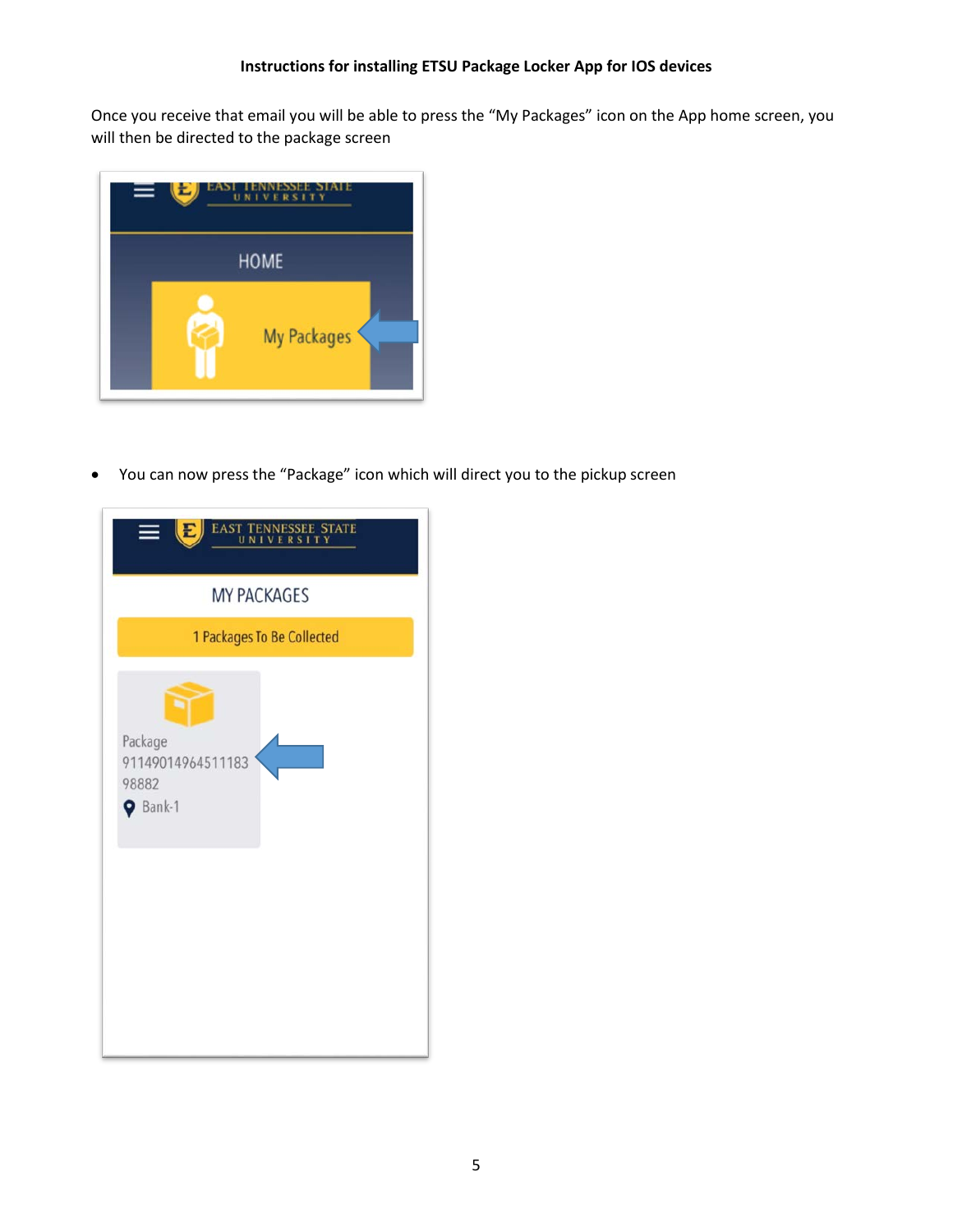As usual you may enter the "Pin" number provided, swipe your ETSU ID, or with our new App you can use "Remote Unlock"

|              | Location: Bank-1 |
|--------------|------------------|
| Delivered on | 11/29/17 15:41   |
| Expires at   | 11/30/17 15:41   |
| PIN          | 955661           |
|              |                  |
|              |                  |

Above you will notice "Remote Unlock" is unavailable; this can happen for two different reasons:

- 1. You are more than 8 feet away from the locker console
- 2. You have your location services disabled in general or for the application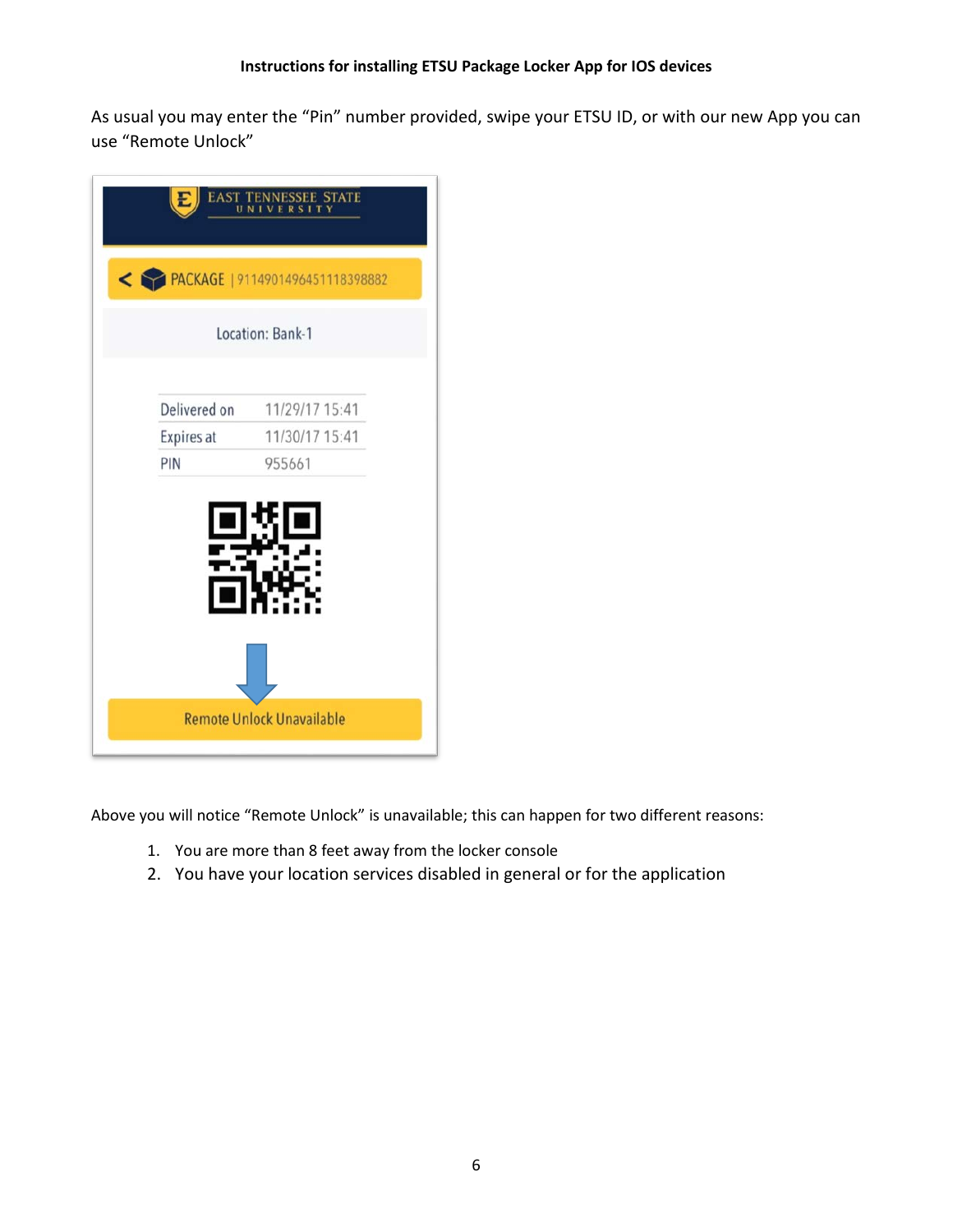If your location services are disabled you will see a message similar to the one below:



To enable location services on an Apple device:

- 3. Tap "Settings"
- 4. Tap "Privacy"
- 5. Tap "Location Services" then select the toggle button to green to turn it on.
- 6. Scroll down the page until you find "Package Lockers"
- 7. Tap "Package Lockers"
- 8. Under "Allow Location Access": tap "While using the App"

| <b>Location Services</b>                                                                                                                                                            | <b>Location Services</b><br>Privacy                                                                                                                                                 |
|-------------------------------------------------------------------------------------------------------------------------------------------------------------------------------------|-------------------------------------------------------------------------------------------------------------------------------------------------------------------------------------|
| <b>Location Services</b>                                                                                                                                                            | <b>Location Services</b>                                                                                                                                                            |
| Location Services uses GPS, Bluetooth, and crowd-<br>sourced Wi-Fi hotspot and cell tower locations to<br>determine your approximate location. About Location<br>Services & Privacy | Location Services uses GPS, Bluetooth, and crowd-<br>sourced Wi-Fi hotspot and cell tower locations to<br>determine your approximate location. About Location<br>Services & Privacy |

Return to your package page in the "Package Locker" app